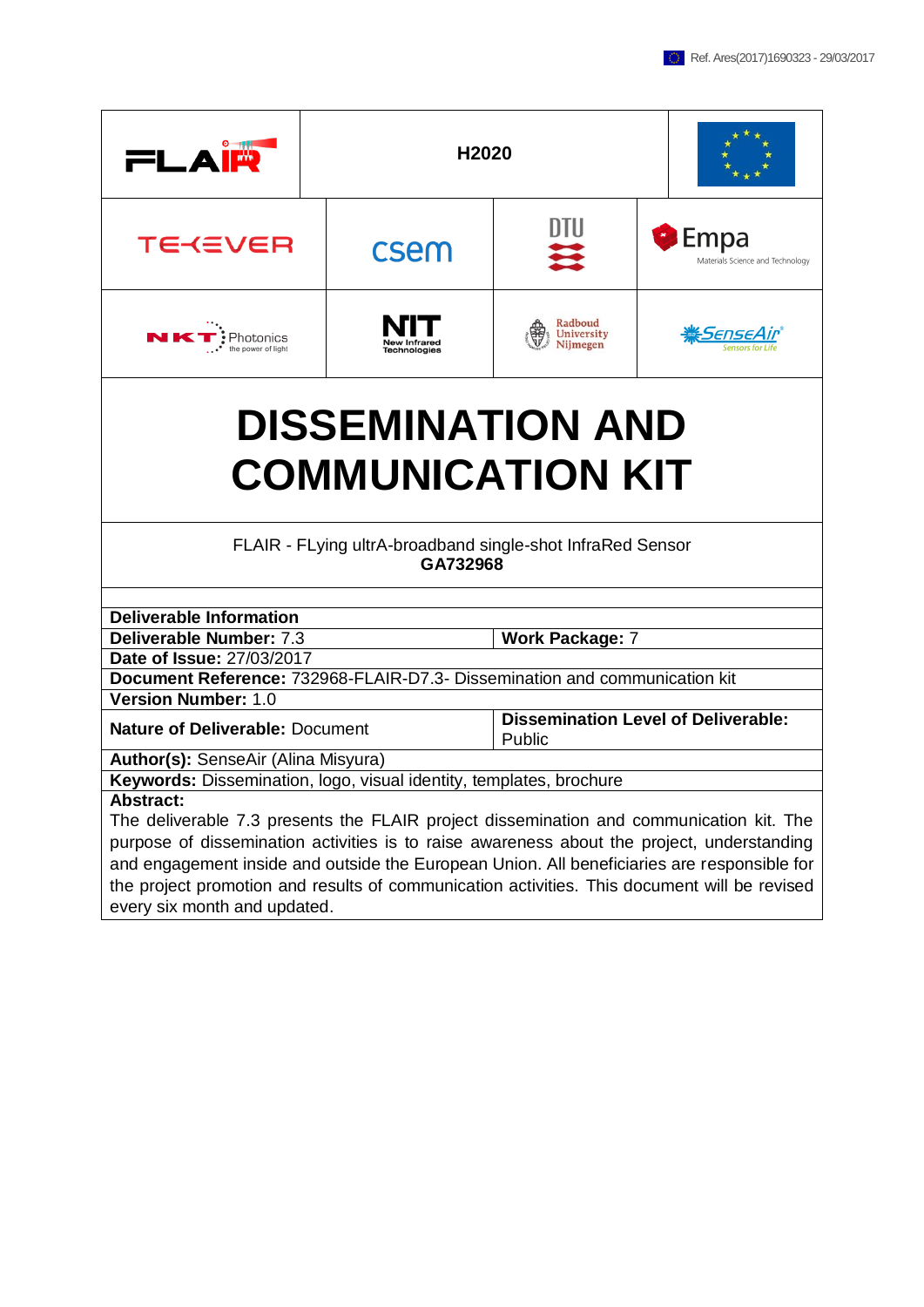



### <span id="page-1-0"></span>**Document History**

| <b>Date</b> | <b>Version</b> | <b>Remarks</b>             |
|-------------|----------------|----------------------------|
| 7/03/2017   | 0.1            | Draft                      |
| 27/03/2017  | 0.،<br>A       | --<br><b>Final version</b> |

### <span id="page-1-1"></span>**Document Authors**

| Entity   | <b>Contributors</b>          |
|----------|------------------------------|
| SenseAir | Alina Misyura<br>Hans Martin |

**Disclosure Statement:** The information contained in this document is the property of FLAIR Consortium and it shall not be reproduced, disclosed, modified or communicated to any third parties without the prior written consent of the abovementioned entities.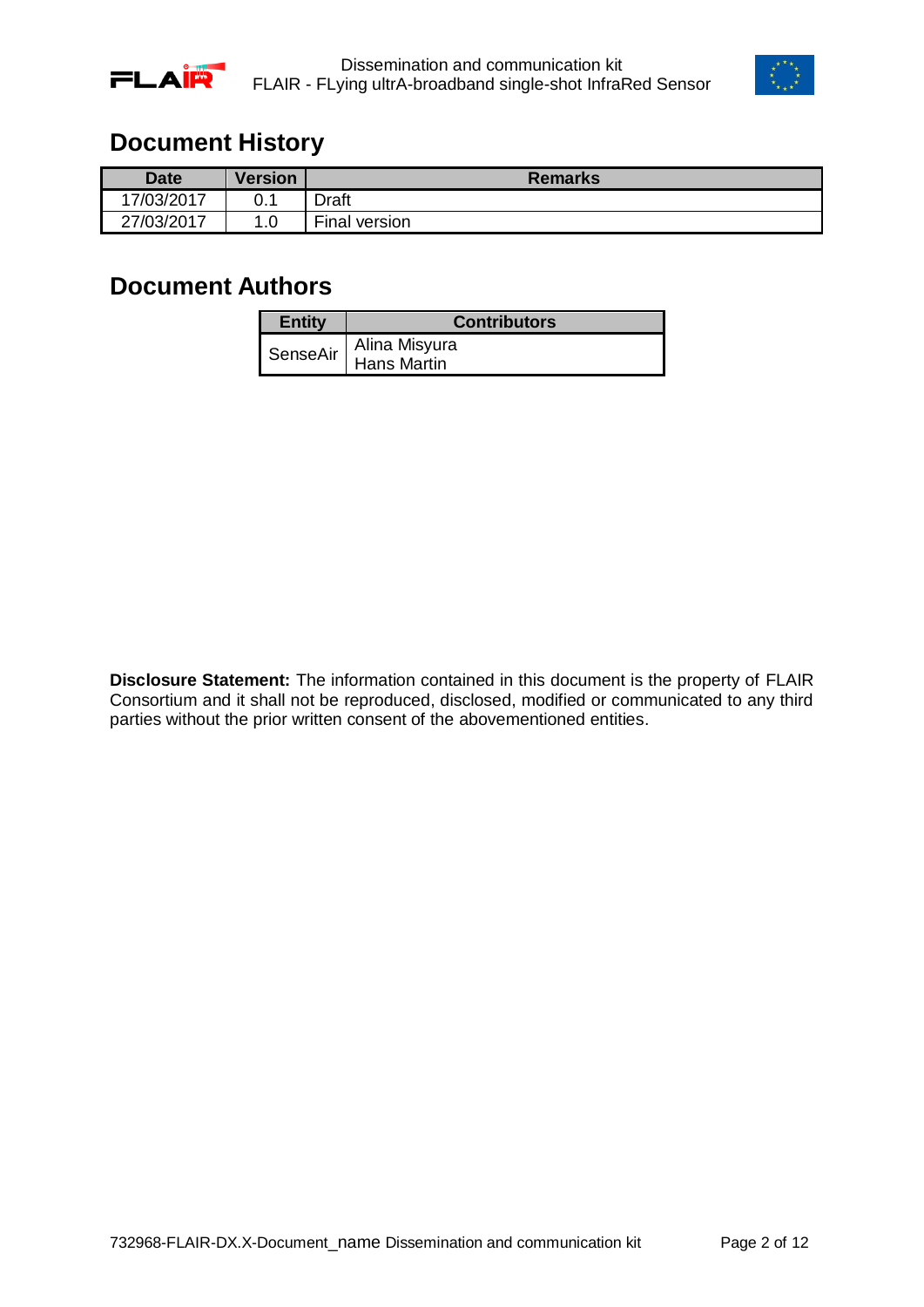



## <span id="page-2-0"></span>**Executive Summary**

The deliverable 7.3 presents the FLAIR project dissemination and communication kit. The purpose of dissemination activities is to raise awareness about the project, understanding and engagement inside and outside the European Union. All beneficiaries are responsible for the project promotion and results of communication activities.

SenseAir AB has composed dissemination toolkit in order to help partners with their dissemination efforts. The kit includes:

- Project logo
- Image templates: Headed paper, PowerPoint Presentation
- Factsheet
- Initial press release
- Project website, social networks and project hashtag
- Brochure (will be released on M6)
- Newsletter (will be released on M6)

Colour scheme used for the FLAIR visual identity for the website and in other dissemination materials:

- **White**
- **Black**
- Red #F20000
- Grey #605E5E
- Lemon yellow #E7FF6E.

Fonts: Helvetica and Helvetica Bold

Dissemination materials contain acknowledgement about the EU funding.

As of 27/03/2017 this deliverable presents the work done from month 1 to month 5. All materials are available to partners. Some of them such as project brochure and newsletter will be released later (M6). The dissemination and communication kit will be revised every six and updated.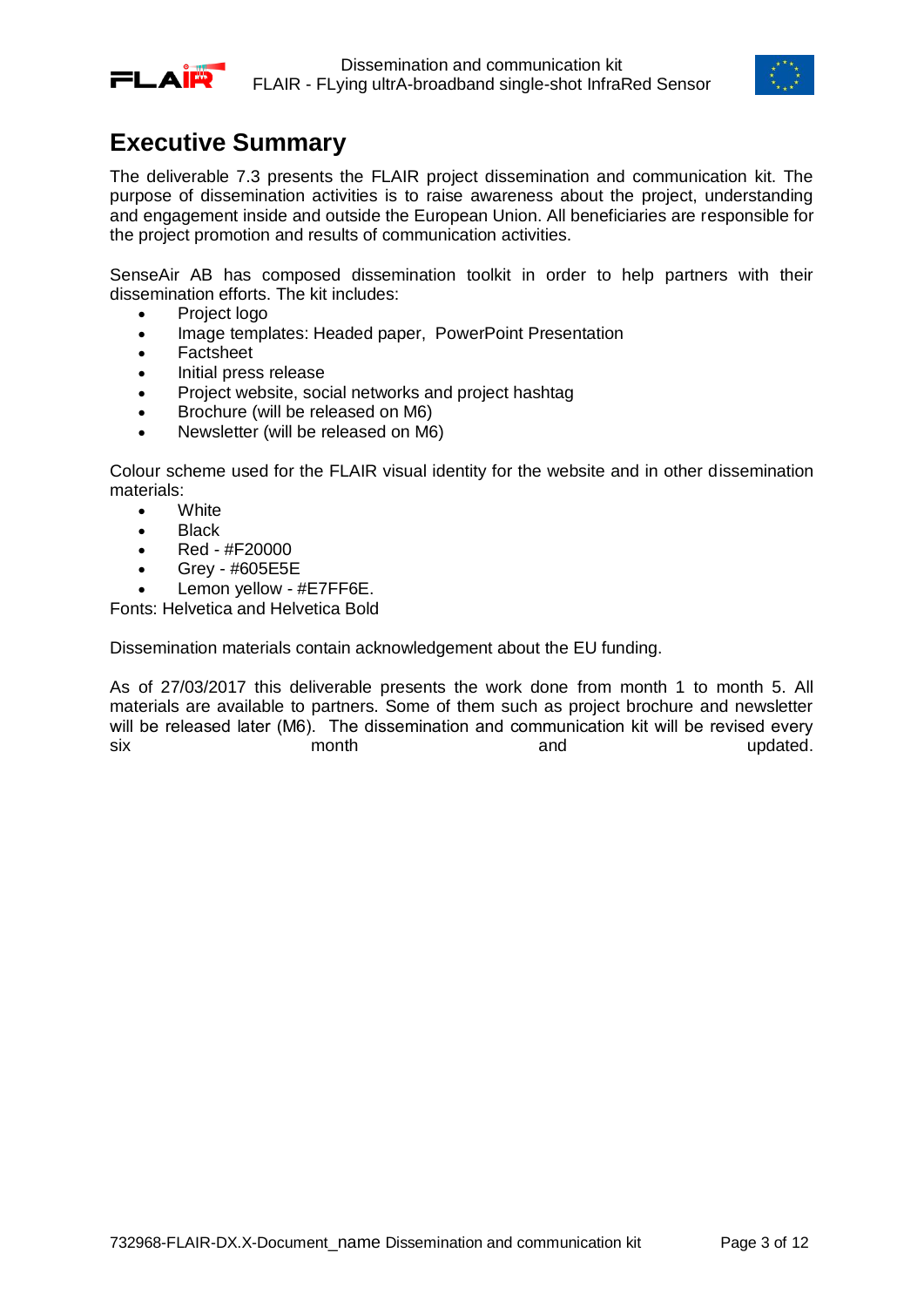



# **Table of Contents**

| 1.1 |  |
|-----|--|
| 1.2 |  |
| 1.3 |  |
| 1.4 |  |
| 1.5 |  |
| 1.6 |  |
| 1.7 |  |
| 1.8 |  |
| 1.9 |  |
| 2   |  |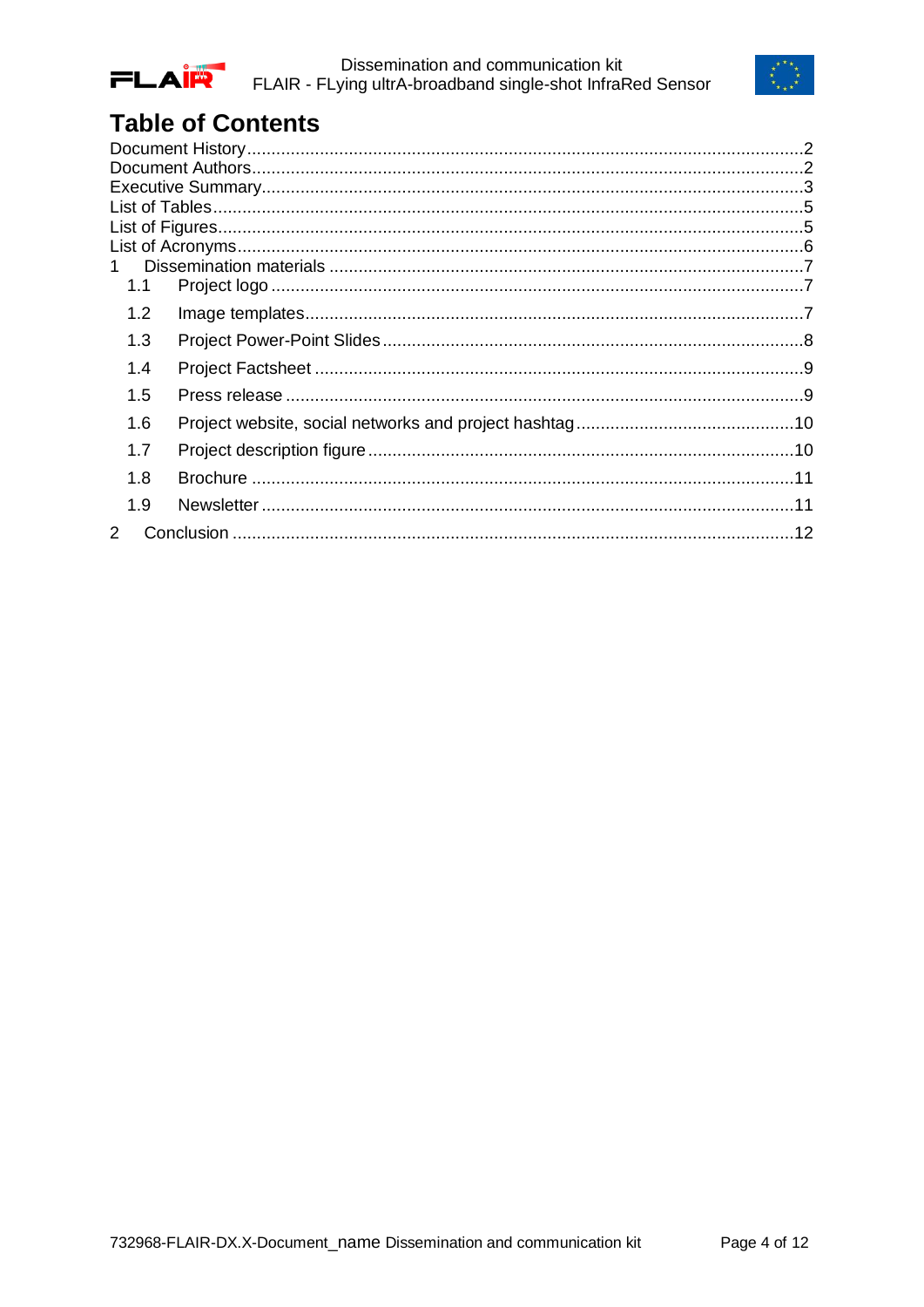



## <span id="page-4-0"></span>**List of Tables**

|--|

# <span id="page-4-1"></span>**List of Figures**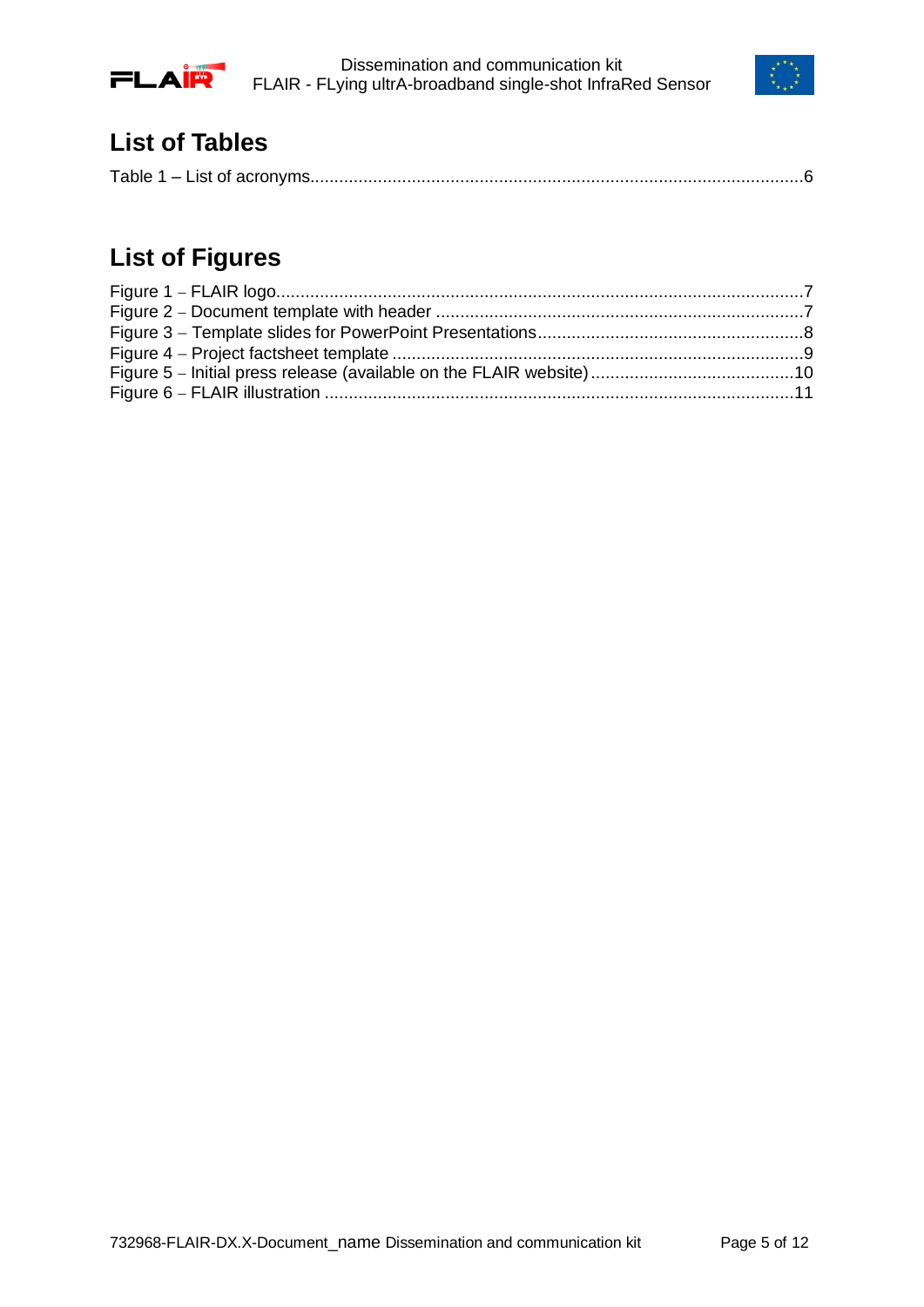



## <span id="page-5-0"></span>**List of Acronyms**

| Acronym   Meaning |                              |
|-------------------|------------------------------|
|                   |                              |
|                   |                              |
|                   |                              |
|                   |                              |
|                   | Table 4 I lat of concurrence |

<span id="page-5-1"></span>**Table 1 – List of acronyms.**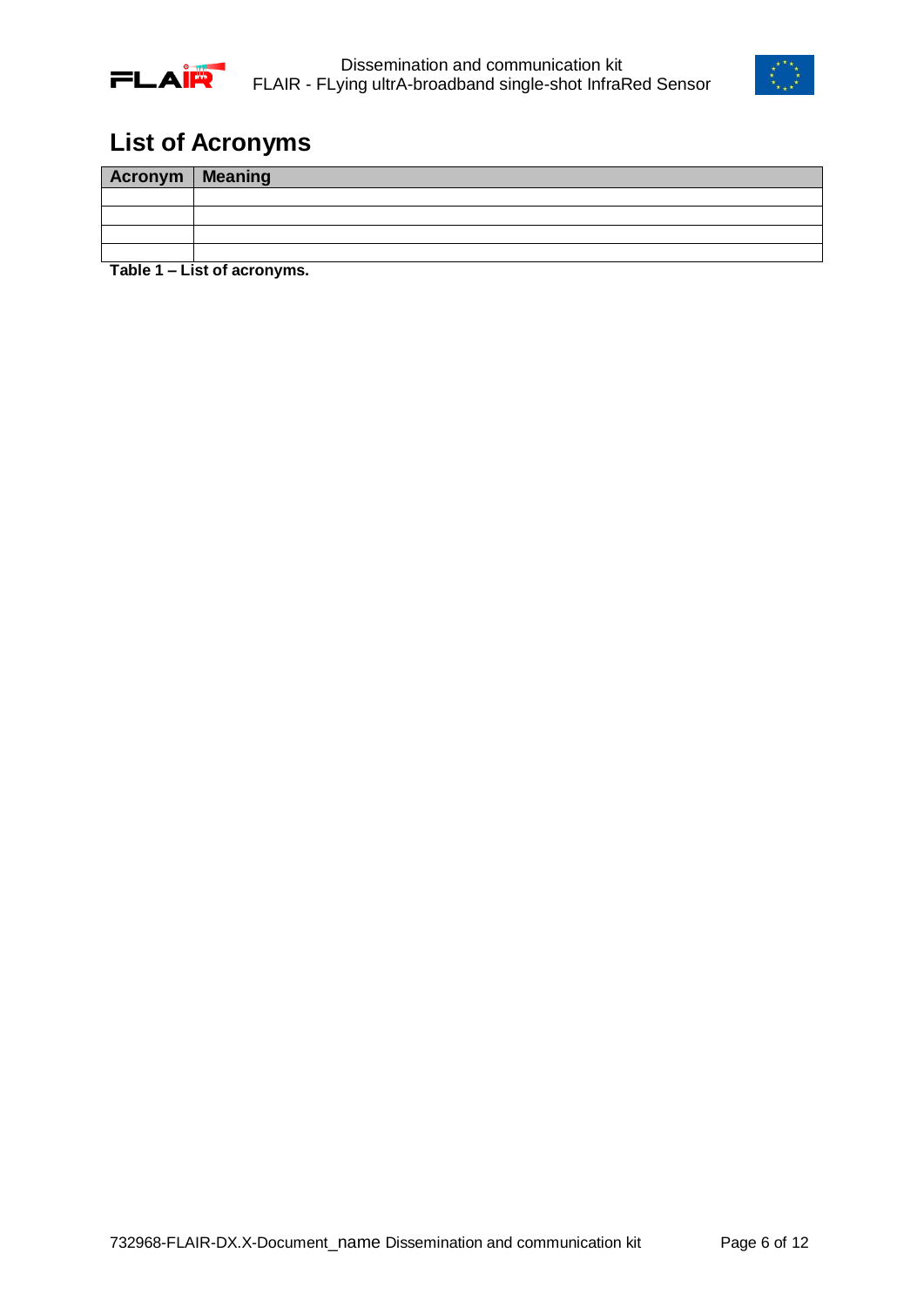



## <span id="page-6-0"></span>**1 Dissemination materials**

### <span id="page-6-1"></span>*1.1 Project logo*

Starting from the project logo a visual identity for the FLAIR has been created. The textual part includes the project short name, with red letters "IR" being associated with the an infrared optical sensor.



**Figure 1 FLAIR logo**

#### <span id="page-6-3"></span><span id="page-6-2"></span>*1.2 Image templates*

<span id="page-6-4"></span>

**Figure 2 Document template with header**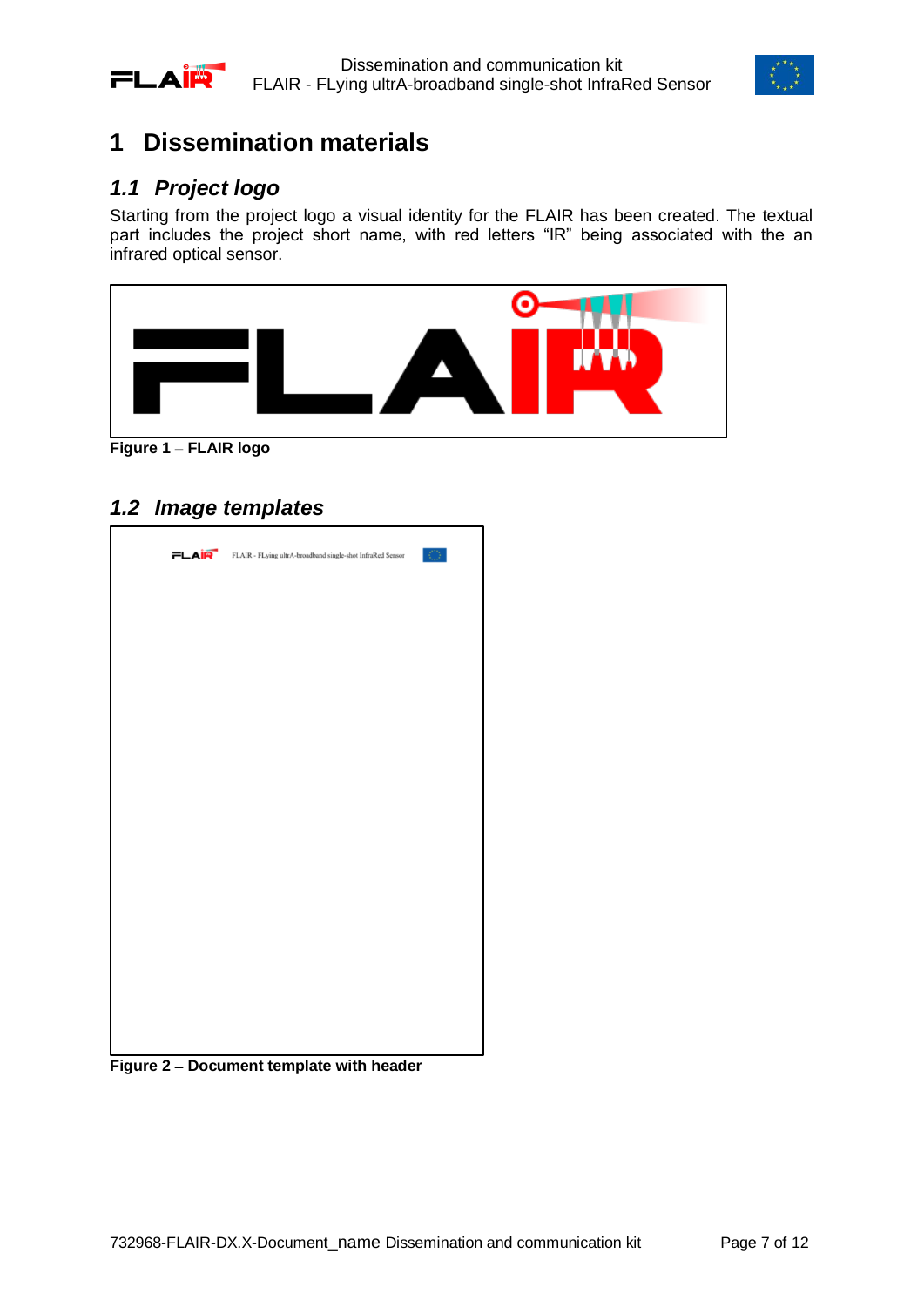



### <span id="page-7-0"></span>*1.3 Project Power-Point Slides*

<span id="page-7-1"></span>

**Figure 3 Template slides for PowerPoint Presentations**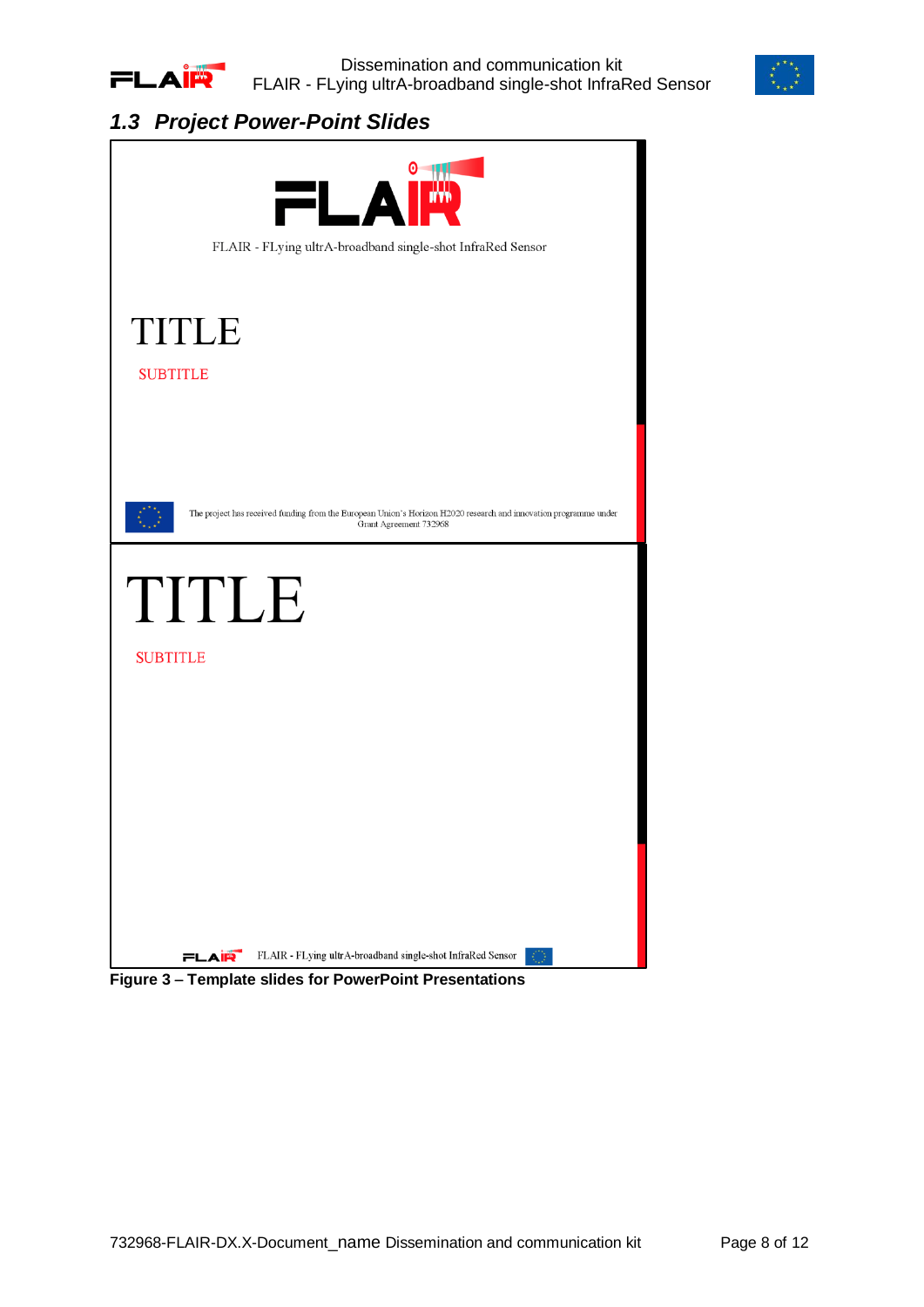



#### <span id="page-8-0"></span>*1.4 Project Factsheet*



**Figure 4 Project factsheet template**

#### <span id="page-8-2"></span><span id="page-8-1"></span>*1.5 Press release*

The initial press release was published on the project website. New press release written in collaboration with MatterPR will be available at the end of March 2017.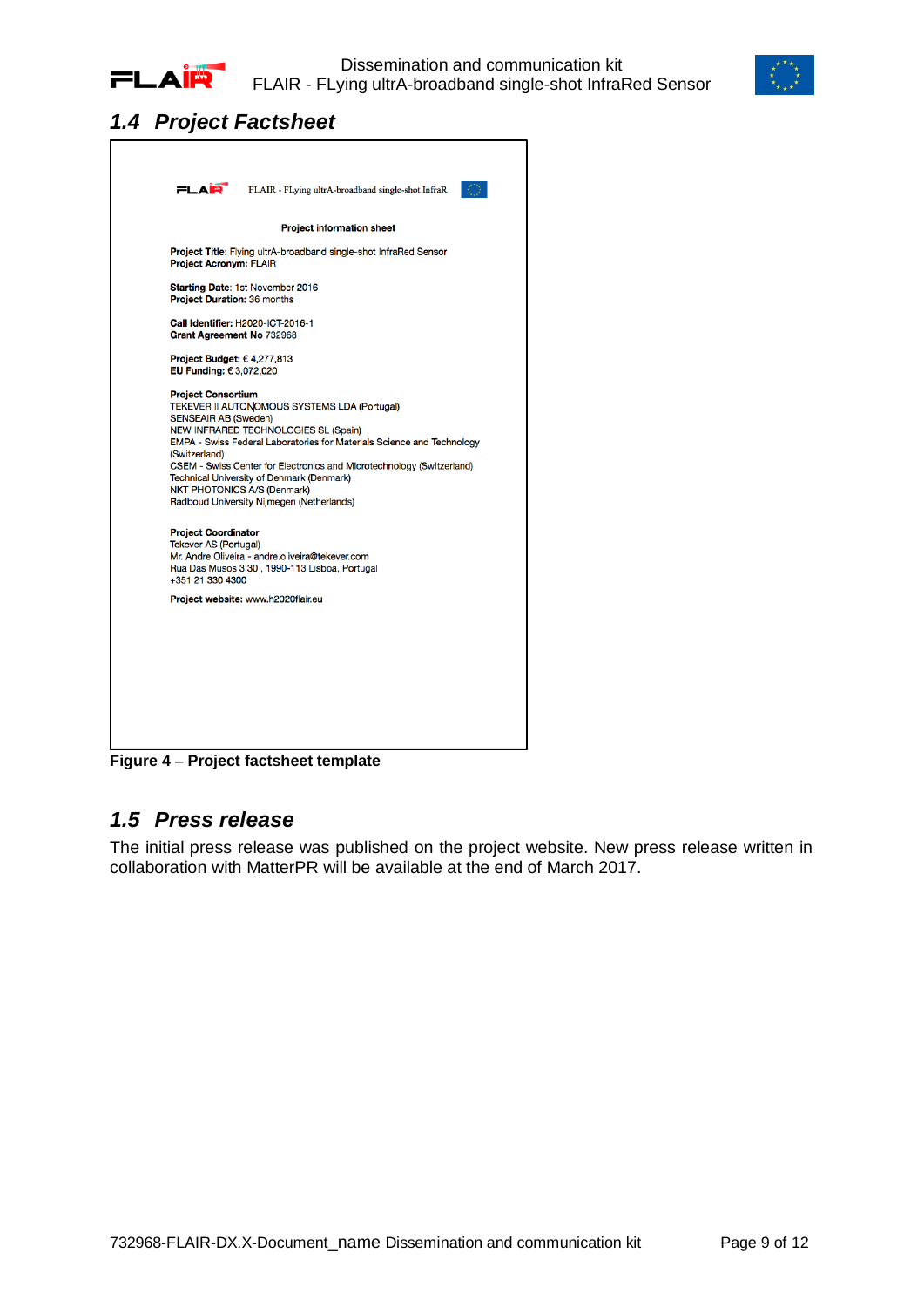



| 2L A II<br>FLAIR - FLying ultrA-broadband single-shot InfraRed Sensor                                                                                                                                                                                                                                                                                                                                                                                                                                                                                                                                                                                                                                                                                                                                                                                                                                                                                                                                                                                                                                                                                                                                                                                                                                                                                                                                                                                                                                                                                                                                                                                                                                                                                                                                                                                                                                                             |  |
|-----------------------------------------------------------------------------------------------------------------------------------------------------------------------------------------------------------------------------------------------------------------------------------------------------------------------------------------------------------------------------------------------------------------------------------------------------------------------------------------------------------------------------------------------------------------------------------------------------------------------------------------------------------------------------------------------------------------------------------------------------------------------------------------------------------------------------------------------------------------------------------------------------------------------------------------------------------------------------------------------------------------------------------------------------------------------------------------------------------------------------------------------------------------------------------------------------------------------------------------------------------------------------------------------------------------------------------------------------------------------------------------------------------------------------------------------------------------------------------------------------------------------------------------------------------------------------------------------------------------------------------------------------------------------------------------------------------------------------------------------------------------------------------------------------------------------------------------------------------------------------------------------------------------------------------|--|
| On November 1, 2016, the FLAIR project began under Horizon 2020, the European Union's framework program for<br>research and innovation.                                                                                                                                                                                                                                                                                                                                                                                                                                                                                                                                                                                                                                                                                                                                                                                                                                                                                                                                                                                                                                                                                                                                                                                                                                                                                                                                                                                                                                                                                                                                                                                                                                                                                                                                                                                           |  |
| FLAIR - an abbreviation for Flying ultrA-broadband single-shot InfraRed Sensor. FLAIR project aims at developing<br>an airborne, compact and cost-effective air quality sampling sensor for sensitive and selective detection of molecular<br>fingerprints in the 2-5 um and 8-12 um infrared atmospheric windows. The sensor is based on an innovative<br>supercontinuum laser that provides ultra-bright emission across the entire spectrum of interest. Such a light source in<br>combination with a novel type of multipass cell in conjunction with specifically developed uncooled detector arrays will<br>ensure highly sensitive detection. Broadband single-shot 2D high resolution absorption spectra capture will allow<br>highly selective molecular detection in complex gas mixtures in the ppby levels in real time. This high performance<br>sensor constitutes a breakthrough in the field of trace gas spectroscopy. Moreover, in a hybrid approach, the main<br>spectroscopic sensor will be complemented by a fine particle detector in order to obtain a complete picture of the air<br>quality. Mounted on an adapted and optimized UAV (drone), the sensor will enable pervasive sensing on large scales<br>outside urban environments where air quality monitoring remains challenging, e.g. along gas pipelines or around<br>chemical plants. Also, FLAIR can guide emergency measures in case of chemical fires or leaks, wildfires or volcanic<br>eruptions or even serve for oil and gas exploration or explosives related molecules detection, by far more cost-<br>effectively than for missions on manned research aircraft. As such FLAIR provides a novel and ubiquitous tool<br>addressing air quality related safety issues. The sensor prototype will be tested at TRL 4 in the lab and at TRL 5 on-<br>board a UAV in the context of a well-defined and controlled validation test setting. |  |
| Eight partners - 3 SMEs, 1 industrial partner and 4 RTDs from Portugal, Spain, Netherlands, Sweden, Denmark, and<br>Switzerland, are involved in the project, which will run from November 2016 to November 2019.                                                                                                                                                                                                                                                                                                                                                                                                                                                                                                                                                                                                                                                                                                                                                                                                                                                                                                                                                                                                                                                                                                                                                                                                                                                                                                                                                                                                                                                                                                                                                                                                                                                                                                                 |  |
| The ambition of the project FLAIR is to propose solutions that will provide beyond state-of-the-art technology both at<br>the system (airborne air quality monitoring) and subsystem levels (photonics).                                                                                                                                                                                                                                                                                                                                                                                                                                                                                                                                                                                                                                                                                                                                                                                                                                                                                                                                                                                                                                                                                                                                                                                                                                                                                                                                                                                                                                                                                                                                                                                                                                                                                                                          |  |
| Project details<br>Project Title: Flying ultrA-broadband single-shot InfraRed Sensor<br>Project Acronym: FLAIR<br>Starting Date: 1st November 2016<br>Project Duration: 36 months<br>Call Identifier: H2020-ICT-2016-1<br>Grant Agreement No 732968<br>Project Budget: € 4,277,813<br>EU Funding: € 3,072,020<br>Project Coordinator: Tekever AS (Portugal) Mr. Andre Oliveira                                                                                                                                                                                                                                                                                                                                                                                                                                                                                                                                                                                                                                                                                                                                                                                                                                                                                                                                                                                                                                                                                                                                                                                                                                                                                                                                                                                                                                                                                                                                                    |  |
| <b>Project Participants</b><br>TEKEVER II AUTONOMOUS SYSTEMS LDA (Portugal)<br>SENSEAIR AB (Sweden)<br>NEW INFRARED TECHNOLOGIES SL (Spain)<br>EMPA - Swiss Federal Laboratories for Materials Science and Technology (Switzerland)<br>CSEM - Swiss Center for Electronics and Microtechnology (Switzerland)<br>Technical University of Denmark (Denmark)<br>NKT PHOTONICS A/S (Denmark)<br>Radboud University Nijmegen (Netherlands)                                                                                                                                                                                                                                                                                                                                                                                                                                                                                                                                                                                                                                                                                                                                                                                                                                                                                                                                                                                                                                                                                                                                                                                                                                                                                                                                                                                                                                                                                             |  |

<span id="page-9-2"></span>**Figure 5 Initial press release (available on the FLAIR website)**

#### <span id="page-9-0"></span>*1.6 Project website, social networks and project hashtag*

For project promotion and raising awareness about FLAIR, the website and social networks are also considered to be communication tools.

Project website was launched on 9th of March 2017, and available at the address [www.h2020flair.eu](http://www.h2020flair.eu/)

- LinkedIn <https://www.linkedin.com/groups/12037824>
- Facebook <https://www.facebook.com/FLAIR-H2020-Project-781763035324206/>
- Twitter [https://twitter.com/h2020\\_FLAIR](https://twitter.com/h2020_FLAIR)
- Project hashtag #h2020 FLAIR

#### <span id="page-9-1"></span>*1.7 Project description figure*

The following picture is used to illustrate FLAIR concept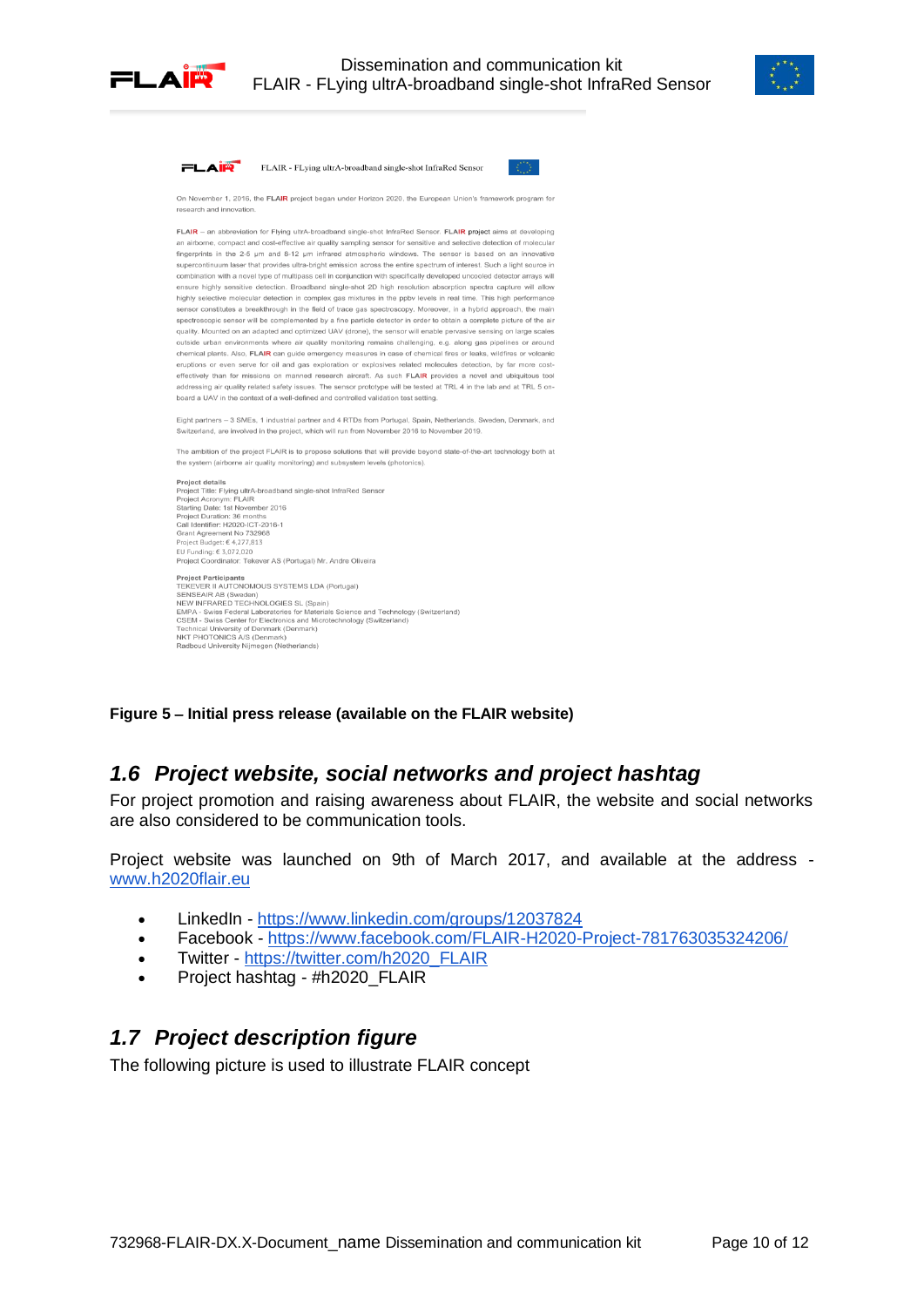





<span id="page-10-2"></span>**Figure 6 FLAIR illustration**

#### <span id="page-10-0"></span>*1.8 Brochure*

The project Brochure will be downloadable from the project website, when released (M6). It used by the consortium members for distribution at conferences, workshops and other events within and outside of the scientific community.

#### <span id="page-10-1"></span>*1.9 Newsletter*

The project Brochure and Newsletter will be downloadable from the project website, when released (M6).